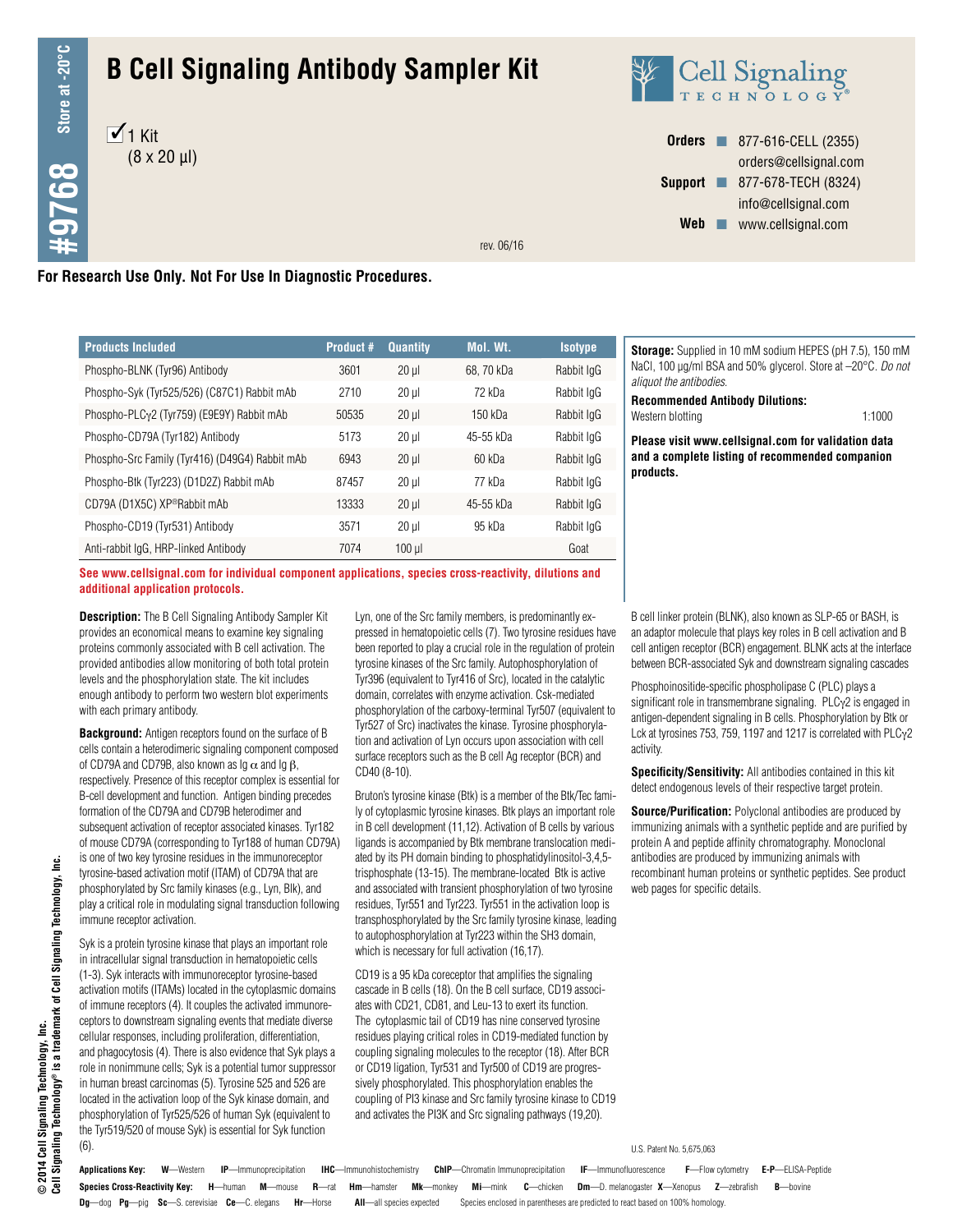#### **Background References:**

- (1) Cheng, A.M. and Chan, A.C. (1997) *Curr Opin Immunol* 9, 528-33.
- (2) Kurosaki, T. (1997) *Curr Opin Immunol* 9, 309-18.
- (3) Chu, D.H. et al. (1998) *Immunol Rev* 165, 167-80.
- (4) Turner, M. et al. (2000) *Immunol Today* 21, 148-54.
- (5) Coopman, P.J. et al. (2000) *Nature* 406, 742-7.
- (6) Zhang, J. et al. (2000) *J Biol Chem* 275, 35442-7.
- (7) Yamanashi, Y. et al. (1989) *Proc Natl Acad Sci USA* 86, 6538-42.
- (8) Yamanashi, Y. et al. (1991) *Science* 251, 192-4.
- (9) Burkhardt, A.L. et al. (1991) *Proc Natl Acad Sci USA* 88, 7410-4.
- (10) Ren, C.L. et al. (1994) *J Exp Med* 179, 673-80.
- (11) Khan, W.N. (2001) *Immunol Res* 23, 147-56.
- (12) Lewis, C.M. et al. (2001) *Curr Opin Immunol* 13, 317-25.
- (13) Salim, K. et al. (1996) *EMBO J* 15, 6241-50.
- (14) Rameh, L.E. et al. (1997) *J Biol Chem* 272, 22059-66.
- (15) Várnai, P. et al. (1999) *J Biol Chem* 274, 10983-9.
- (16) Rawlings, D.J. et al. (1996) *Science* 271, 822-5.
- (17) Park, H. et al. (1996) *Immunity* 4, 515-25.
- (18) Tedder, T.F. et al. (1997) *Immunity* 6, 107-18.
- (19) Buhl, A.M. and Cambier, J.C. (1999) *J Immunol* 162, 4438-46.
- (20) Fujimoto, M. et al. (2000) *Immunity* 13, 47-57.